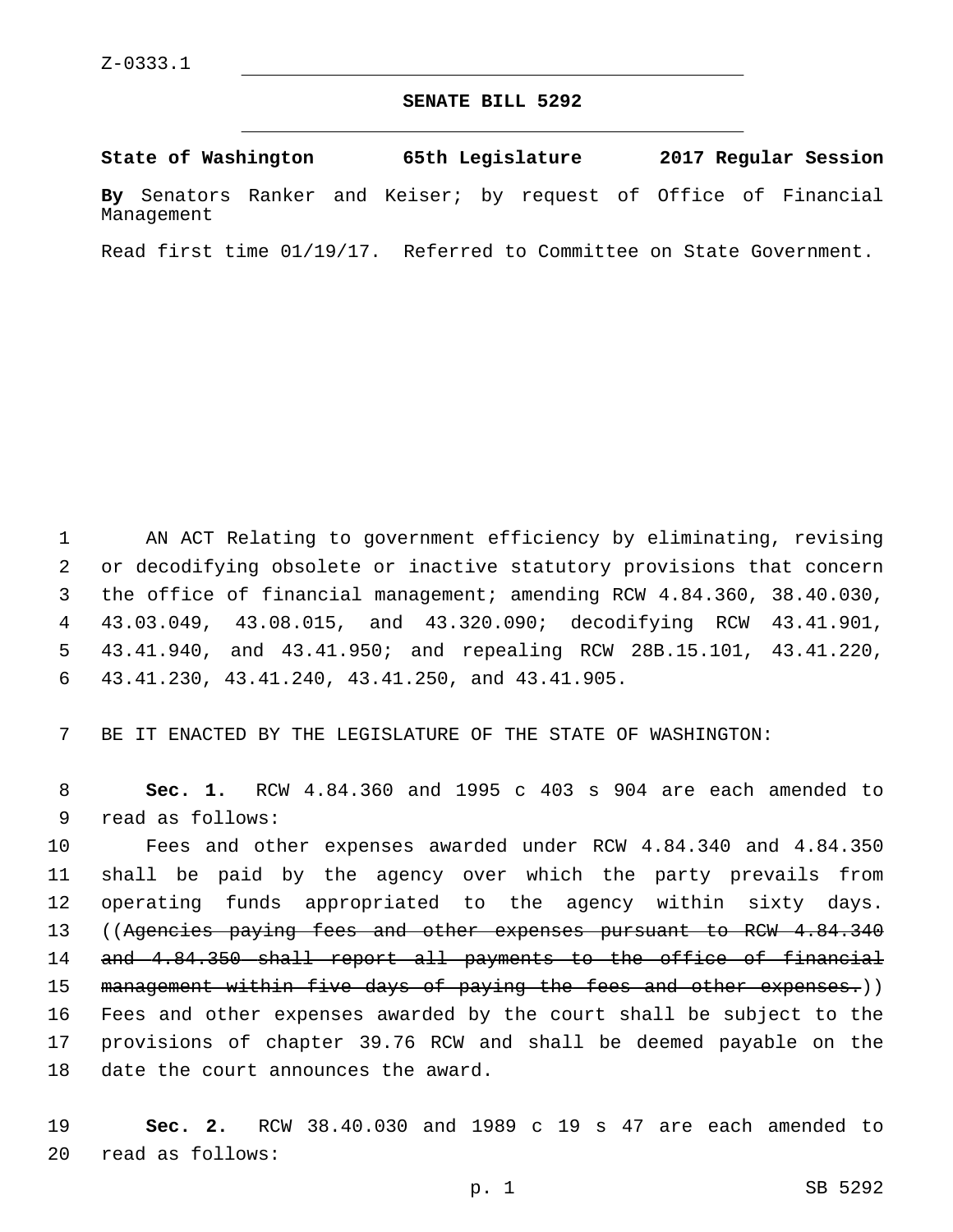If any member of the organized militia is injured, incapacitated, or otherwise disabled while in active state service or inactive duty as a member of the organized militia, he or she shall receive from the state of Washington just and reasonable relief in the amount to be determined as provided in this section, including necessary medical care. If the member dies from disease contracted or injury received or is killed while in active state service or inactive duty under order of the governor, then the dependents of the deceased shall receive such compensation as may be allowed as provided in this section. If the United States or any agent thereof, in accordance with any federal statute or regulation, furnishes monetary assistance, benefits, or other temporary or permanent relief to militia members or to their dependents for injuries arising out of and occurring in the course of their activities as militia members, but not including Social Security benefits, then the amount of compensation which any militia member or his or her dependents are otherwise entitled to receive from the state of Washington as provided in this section shall be reduced by the amount of monetary assistance, benefits, or other temporary or permanent relief the militia member or his or her dependents have received and will receive from the United States or any agent thereof as a result of his or her injury. All claims arising under this section shall be inquired into by a board of three officers, at least one being a medical officer, to be appointed by the adjutant general. The board has the same power to take evidence, administer oaths, issue subpoenas, compel witnesses to attend and testify and produce books and papers, and punish their failure to do so as is possessed by a general court martial. The amount of compensation or benefits payable shall conform as nearly as possible to the general schedule of payments and awards provided under the workers' compensation law in effect in the state of Washington at the time the disability or death occurred. The findings of the board shall be reviewed by the adjutant 33 general ((and submitted to the governor)) for final approval. The 34 ((reviewing officer or the governor)) adjutant general may return the proceedings for revision or for the taking of further testimony. The 36 action of the board when finally approved by the ((governor)) 37 adjutant general is final and conclusive and constitutes the fixed award for the injury or loss and is a debt of the state of 39 Washington.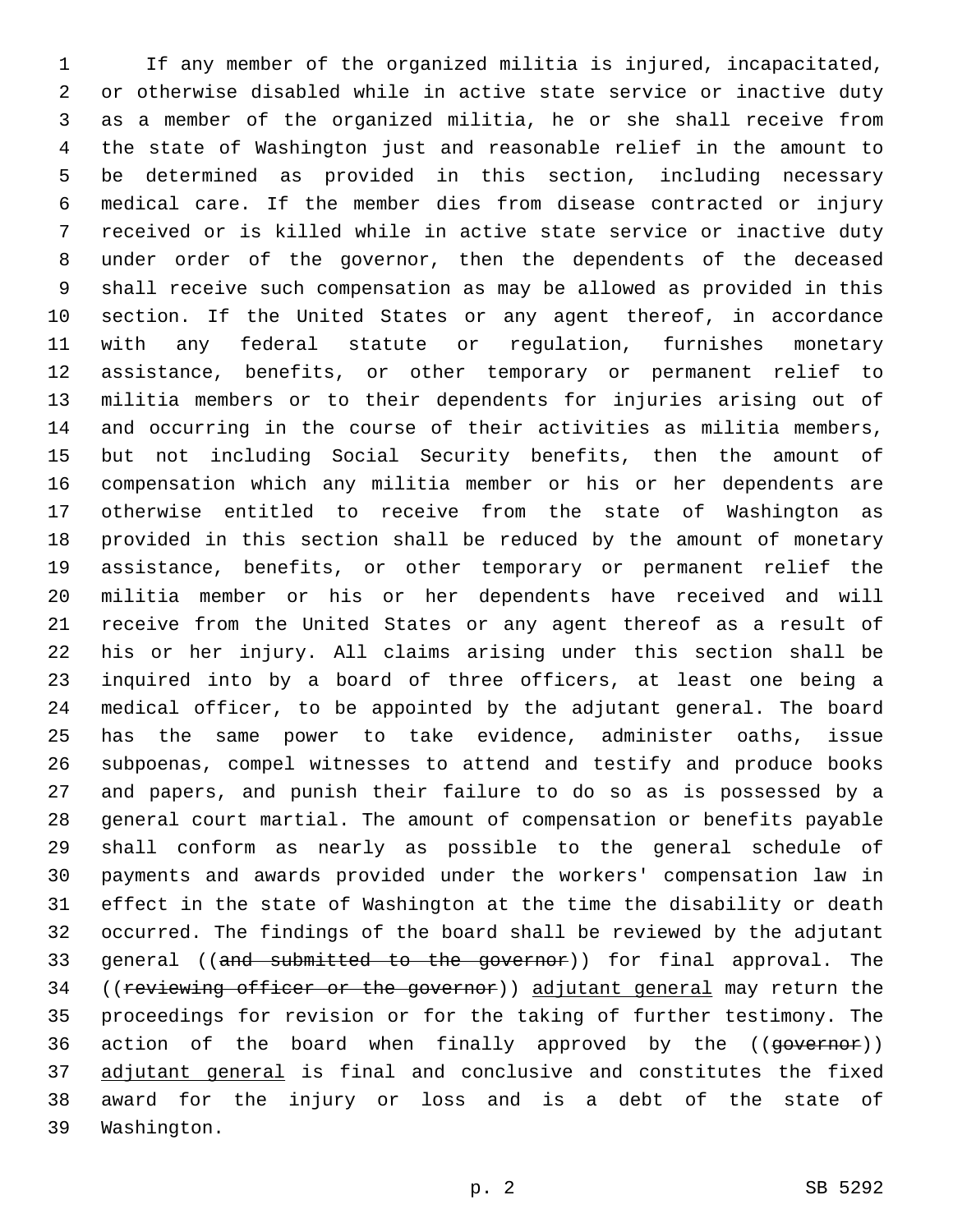**Sec. 3.** RCW 43.03.049 and 2011 1st sp.s. c 21 s 63 are each 2 amended to read as follows:

 Exceptions to restrictions on subsistence, lodging, or travel expenses under this chapter may be granted for the critically necessary work of an agency. For boards, commissions, councils, committees, or similar groups in agencies of the executive branch, 7 the exceptions shall be subject to approval by the ((director of financial management or the director's designee)) agency head or authorized designee. For boards, commissions, councils, committees, 10 or similar groups in the executive branch under the purview of a 11 separately elected official, president of an institution of higher education, chair, or executive director, the exceptions shall be subject to approval of the separately elected official, president of an institution of higher education, chair, or executive director. For agencies of the judicial branch, the exceptions shall be subject to approval of the chief justice of the supreme court. For the house of representatives and the senate, the exceptions shall be subject to the approval of the chief clerk of the house of representatives and the secretary of the senate, respectively, under the direction of the senate committee on facilities and operations and the executive rules committee of the house of representatives. For other legislative agencies, the exceptions shall be subject to approval of both the chief clerk of the house of representatives and the secretary of the senate under the direction of the senate committee on facilities and operations and the executive rules committee of the house of 26 representatives.

 **Sec. 4.** RCW 43.08.015 and 1993 c 500 s 3 are each amended to read as follows:28

 Within the policies and procedures established pursuant to RCW 43.41.110(13) and 43.88.160(1), the state treasurer shall take such actions as are necessary to ensure the effective cash management of public funds. This cash management shall include the authority to represent the state in all contractual relationships with financial institutions. The state treasurer may delegate cash management 35 responsibilities to the affected agencies ((with the concurrence of 36 the office of financial management)).

 **Sec. 5.** RCW 43.320.090 and 1993 c 472 s 23 are each amended to 38 read as follows: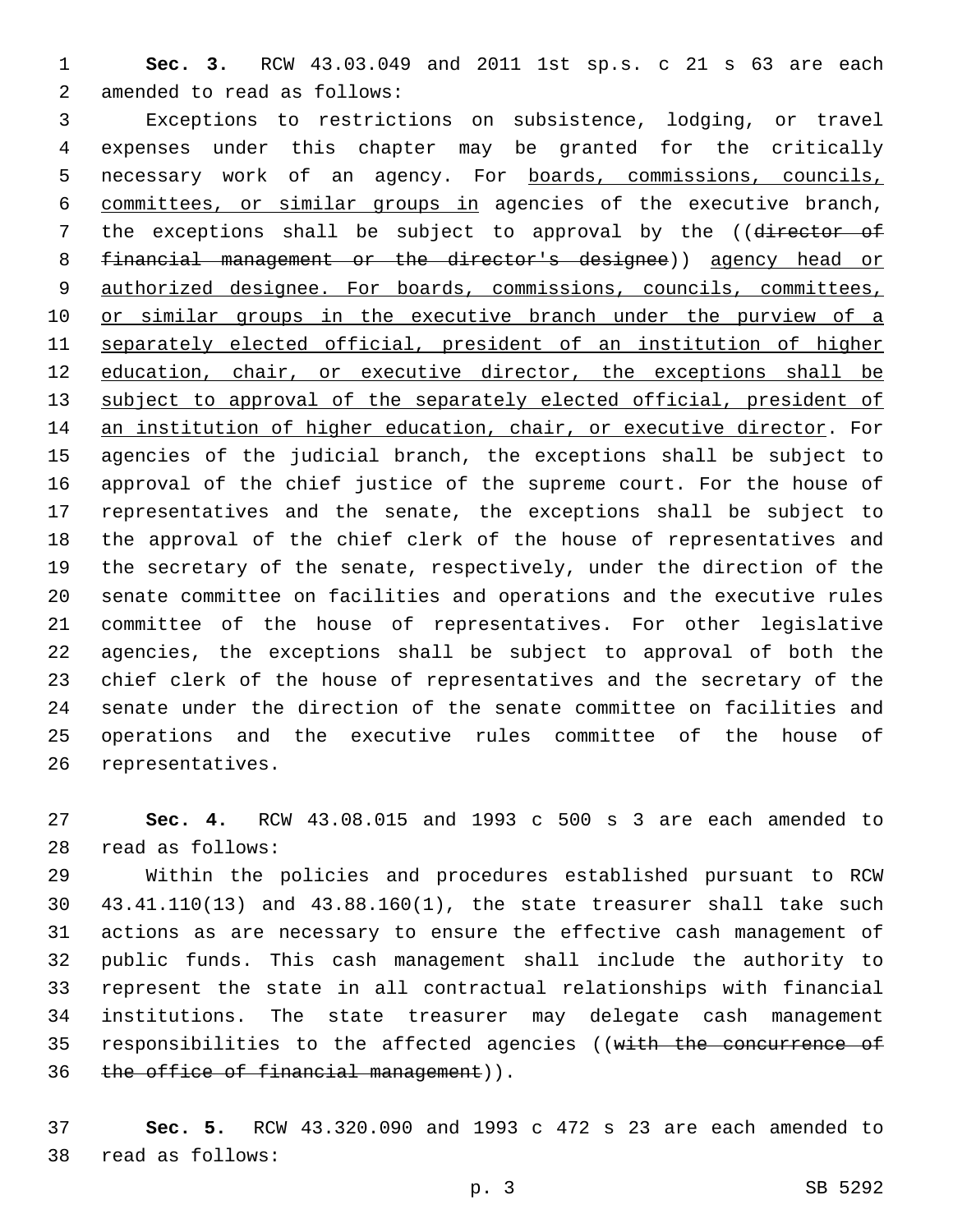(1) It shall be unlawful for the director of financial institutions, any deputized assistant of the director, or any employee of the department of financial institutions to borrow money from any bank, consumer loan company, credit union, foreign bank branch, savings bank, savings and loan association, or trust company or department, securities broker-dealer or investment advisor, or similar lending institution under the department's direct 8 jurisdiction unless the extension of credit:

 (a) Is made on substantially the same terms (including interest rates and collateral) as, and following credit underwriting procedures that are not less stringent than, those prevailing at the time for comparable transactions by the financial institution with other persons that are not employed by either the department or the 14 institution; and

 (b) Does not involve more than the normal risk of repayment or 16 present other unfavorable features.

 (2) ((The director of the office of financial management shall adopt rules, policies, and procedures interpreting and implementing 19 this section.

 $(3)$ )) Every person who knowingly violates this section shall forfeit his or her office or employment and be guilty of a gross 22 misdemeanor.

 NEW SECTION. **Sec. 6.** The following sections are decodified: (1) RCW 43.41.901 (Construction—1977 ex.s. c 270);

- (2) RCW 43.41.940 (Central budget agency abolished); and
- (3) RCW 43.41.950 (Saving—1969 ex.s. c 239).26

 NEW SECTION. **Sec. 7.** The following acts or parts of acts are each repealed:

 (1) RCW 28B.15.101 (Authority to modify tuition rates— Performance-based measures and goals—Institutional performance plans) 31 and 2011 1st sp.s. c 10 s 5;

 (2) RCW 43.41.220 (Review of boards and commissions by governor— Report—Termination—Transfers) and 1994 sp.s. c 9 s 873;

 (3) RCW 43.41.230 (Boards and commissions reviewed—Exceptions) 35 and 1994 sp.s. c 9 s 874;